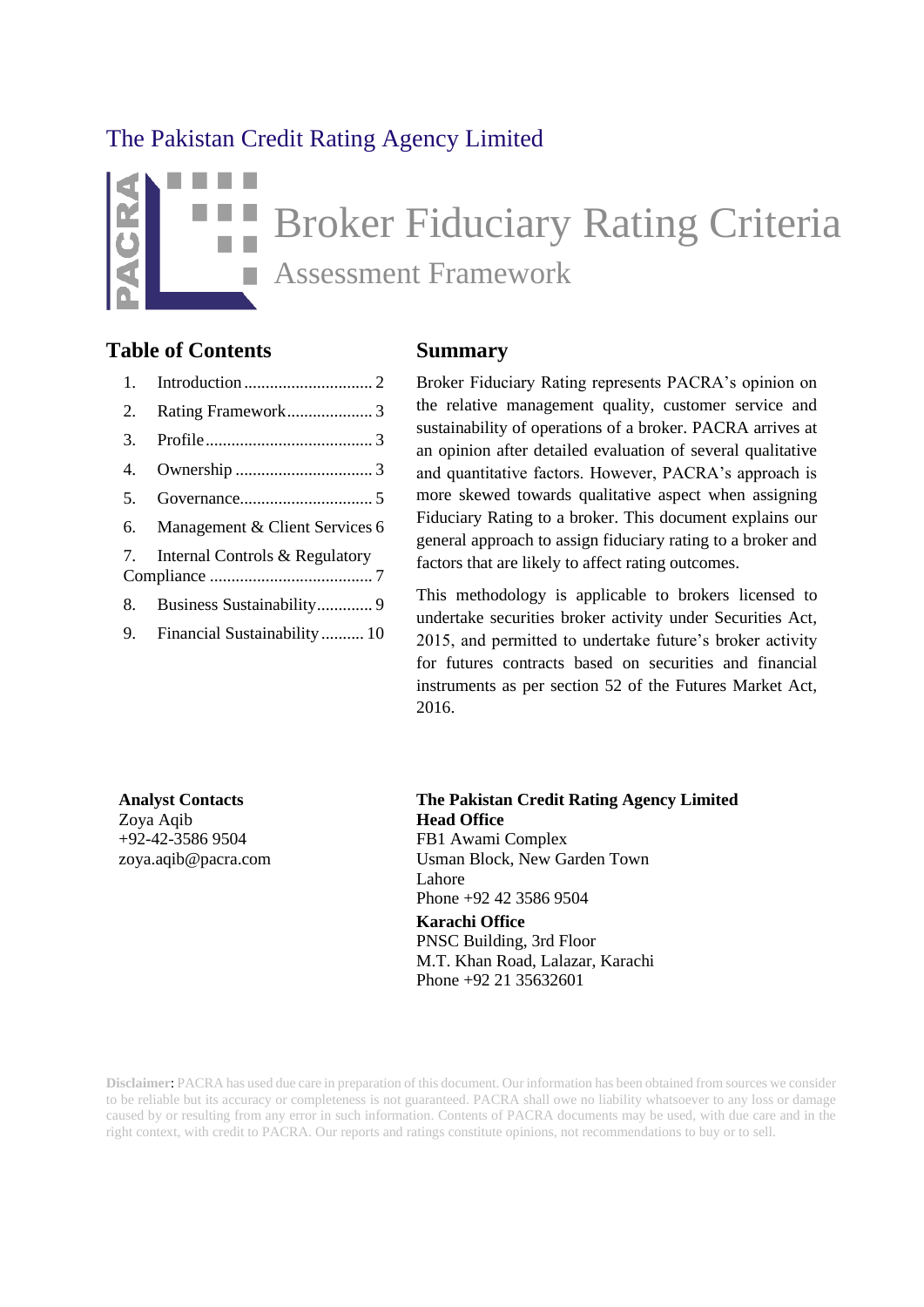

**Methodology – Asset Manager Rating**

### **1. Introduction**

<span id="page-1-0"></span>**Scope:** Opinion on relative management quality, customer service and sustainability of operations of a broker

**1.1 Scope:** Securities Brokers (henceforth referred to as 'brokers' or 'brokerage firms') play a critical role in capital markets by facilitating trades for all categories of investors. Brokerage industry is characterized as very dynamic and volatile due to its direct dependency on the performance of capital markets. PACRA's Broker Fiduciary Rating aims to facilitate investors in differentiating between brokers on the basis of management quality, customer service and sustainability of operations.

**1.2 Overview**: An entity licensed under Securities Brokers (Licensing and Operations) Regulations, 2016, is permitted to provide brokering services (equity, fixed income, and commodity), provide and arrange leverage products (Margin Trading System, Margin Financing, short selling, and Securities Lending and Borrowing) and can also engage in advisory and underwriting. For underwriting, the broker needs to be registered with SECP as an underwriter in compliance with Underwriter Rules, 2015. Meanwhile, Brokers who are not engaged in proprietary trading may apply for license to undertake Investment Advisory Services only for managing discretionary or non-discretionary portfolios for both individual and institutional clients under NBFC Regulations, 2008.

**1.3 Regulatory Landscape:** Brokers are regulated primarily by the Securities and Exchange Commission of Pakistan (SECP). The regulator has designed a comprehensive set of laws and regulations for brokers. Following are the key regulations applicable to the brokers:

| <b>Securities Broker</b>                                                         | <b>Promulgated / Last Updated</b> |  |
|----------------------------------------------------------------------------------|-----------------------------------|--|
| <b>NCCPL</b> Regulations                                                         | <b>Updated December 2020</b>      |  |
| Securities Brokers Licensing Regulations, 2016                                   | <b>Updated November 2020</b>      |  |
| <b>PSX Rule Book</b>                                                             | <b>Updated September 2020</b>     |  |
| Public Offering Regulations, 2017                                                | <b>Updated September 2020</b>     |  |
| <b>CDC</b> Regulations                                                           | <b>Updated November 2019</b>      |  |
| Non-Banking Finance Companies (Establishment and<br><b>Regulation</b> ) Rules    | <b>Updated April 2019</b>         |  |
| Anti-Money Laundering and Countering Financing of<br>Terrorism Regulations, 2018 | <b>Updated January 2019</b>       |  |
| Securities and Future Advisors Regulations, 2017                                 | <b>Updated February 2018</b>      |  |
| Research Analyst Regulations, 2015                                               | <b>Updated August 2017</b>        |  |
| Securities and Exchange Commission of Pakistan Act,<br>1997                      | <b>Updated August 2016</b>        |  |
| <b>Futures Market Act, 2016</b>                                                  | <b>April 2016</b>                 |  |
| Joint Inspection Regulations, 2015                                               | October 2015                      |  |
| Securities Act, 2015                                                             | <b>April 2015</b>                 |  |
| <b>Underwriters Rules</b> , 2015                                                 | February 2015                     |  |
| Securities and Exchange Ordinance, 1969                                          | <b>Updated 2012</b>               |  |
| Securities (Leveraged Markets and Pledging) Rules,<br>2011                       | February 2011                     |  |
| Commodity Exchange and Futures Contract Rules,<br>2005                           | <b>May 2005</b>                   |  |
| Central Depositories Act, 1997                                                   | <b>April 1997</b>                 |  |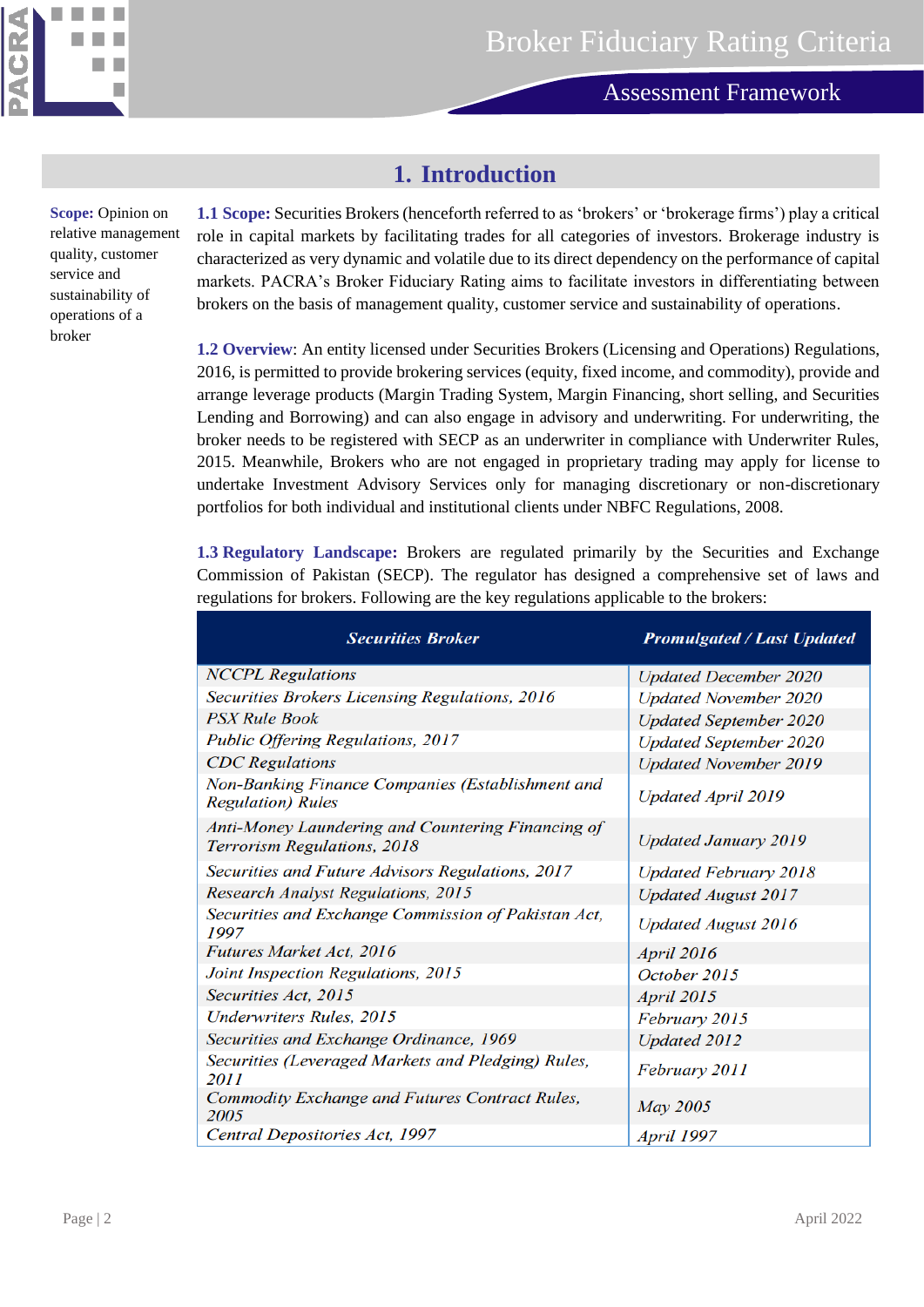

**1.4 Rating Scale**: BFR has five rating categories from "BFR1" to "BFR5" with BFR1 being the highest. In addition, the scale will be appended with "+" and "++" signs to denote relative status within a category except for "BFR1" and "BFR5".

### **2. Rating Framework**

#### <span id="page-2-0"></span>**Rating Framework:**

Qualitative and quantitative factors, all factors assessed on standalone *and* relative basis

**2.1** This rating methodology document delineates factors incorporated in PACRA's rating opinion to enable investors, market participants and lenders in understanding the rating considerations. The envisaged broker rating is based on both qualitative and quantitative factors to reflect the relative management quality, services provided and sustainability of operations. PACRA uses these key parameters to assess the quality of operations of a broker and the services offered by it. Each parameter is assessed individually. These are then aggregated to arrive at the final rating. Each factor has sub factors and assigned a weightage to come up with an opinion.These factors include, i) Profile, ii) Ownership, iii) Governance, iv) Management and Client Services, v) Internal Controls and Regulatory Compliance, vi) Business Sustainability and, vii) Financial Sustainability.

| Internal<br>Management<br>Controls $&$<br><b>Business</b><br>Profile<br>& Client<br>Ownership<br>Governance<br>Sustainability Sustainability<br>Regulatory<br><b>Services</b><br>Compliance | Financial |
|---------------------------------------------------------------------------------------------------------------------------------------------------------------------------------------------|-----------|
|---------------------------------------------------------------------------------------------------------------------------------------------------------------------------------------------|-----------|

## **3. Profile**

#### <span id="page-2-1"></span>**Background:**

Evolution and past strategy

**3.1 Background:** PACRA reviews the background of the broker to understand its evolution from where it started and where it currently stands. We analyze how and through what means the entity has achieved the desired expansion. The significant factor here for PACRA is to assess whether the entity has achieved the desired expansion through organic growth or acquisitions. PACRA looks at the progress of the entity over the years. This helps PACRA in determining the ability of the entity to successfully execute its strategy and stated plans. Meanwhile, the approach for desired growth is also critical.

#### **Operations:**

Review of scope of operations based on license, size and stage of business

**3.2 Operations:** The assessment of operations of an entity underlines the scope of various business activities undertaken by the broker and what stage the business is in. Understanding of operations helps PACRA to identify the types of business risks a broker could face together with its ability to safeguard existing businesses and gain new business. Here, PACRA reviews broker license obtained (Trading and Self Clearing, Trading and Clearing or Trading), broker's branch network, business model, and product offering. Size may be an important factor if it confers major advantages in terms of operating efficiency and competitive position.

## **4. Ownership**

#### <span id="page-2-2"></span>**Ownership Structure:**

**4.1 Ownership Structure:** The assessment of ownership begins by looking at the legal status of the entity. Legal status determines the level of expected stability of an entity. The level of perceived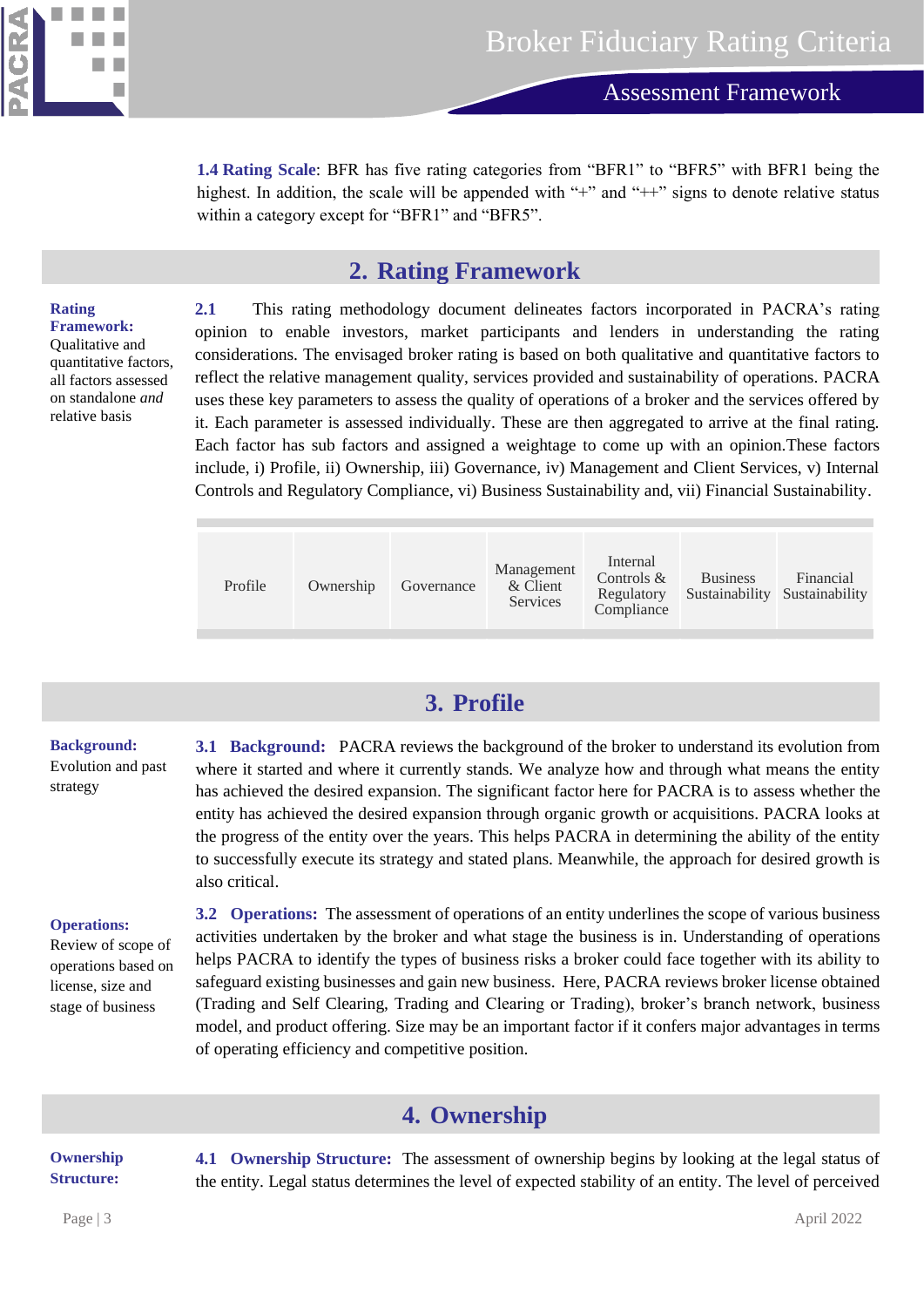

Identification of man at the last mile.

п

stability gradually increases from a sole proprietor to a listed entity. This is followed by an in-depth study of the shareholding mix in order to disentangle structure of ownership. Key factors that are considered for this purpose, inter-alia include, i) ownership structure, which includes whether individuals own the entity directly or indirectly, ii) foreign or local ownership, iii) is the entity part of a group or a standalone entity, and iv) whether the entity is owned by a single group or multiple groups through a combination of entities and individuals. All these deliberations are done to identify the man at the last mile. Secondly, analyzing ownership structure is also important as clarity on ownership generally lacks in a joint venture agreement. PACRA draws comfort from the institutional and/ or foreign ownership as the propensity of support (brand name, capital etc.) from key owner/s, as and when required, is an important credit driver.

*Complex shareholding/ownership structures: In cases where an entity has a complex ownership structure, there are unique challenges in evaluating the decision-making process, lines of hierarchy and financial obligations and liabilities. In analyzing these, the fundamental issue is to explore the underlying reason or motivation for the complexity of the structure.*

*Entities which are owned by private individuals and families*: *On the one hand, the concentration of shareholding might indicate that the majority shareholders have a strong vested interest in creating long-term value and closely monitoring management behavior. On the other hand, a potential concern in such cases is that the owners might rely heavily on returns from the entity as source of income or to fund other business activities, potentially undermining the financial stability of the entity.*

**4.2 Stability:** In order to analyze the stability of ownership, a key criterion for PACRA is existence and form of shareholding agreement. In case of multiple owners, a well-documented shareholding agreement is considered to bring stability in the long run compared to verbal agreement. Another particularly important factor to be taken into account is succession planning. A very important part of our background analytical work is an attempt to assess whether, and under right of succession, an entity's future prospects would be supported, and by whom. Well defined shareholding agreement and succession plan also complements our criteria to identify the man at the last mile. However, an entity's dependence or over reliance on a single person (owner), especially in terms of decision making, can pose risks.

**4.3 Business Acumen:** Here PACRA gauges the owner's understanding of industry dynamics and business skills. Having a strong skill set is considered critical for the sustainable success of the entity through business cycles. PACRA analyzes the business acumen through two primary areas; i) Industry-specific working knowledge and ii) Strategic thinking capability. Meanwhile, a deep and applicable understanding of the financial system is critical in order to determine how a business achieves its goals and objectives. Meanwhile, entities backed by strong institutions and/or foreign institutions as strategic investors are expected to have strong institutional acumen and provide higher comfort. Moreover, the scope includes the assessment and understanding of the owner's thought process and decision making.

**4.4 Financial Strength:** Our methodology involves reviewing the owner's track record and support provided to the business in normal circumstance. The owner's prior trackrecord, commitment to the business along with the financial support extended to the venture in distressful times, is also considered. Thus, ongoing support is considered more likely in these cases. For entities, the most usual source of support is from the shareholders (institutional support), when a corporate parent has

### **Stability:**

Succession planning at shareholder level

#### **Business Acumen:**

Knowledge, skills and experience of key shareholders

### **Financial Strength:**

Willingness and ability of key shareholders to provide extra-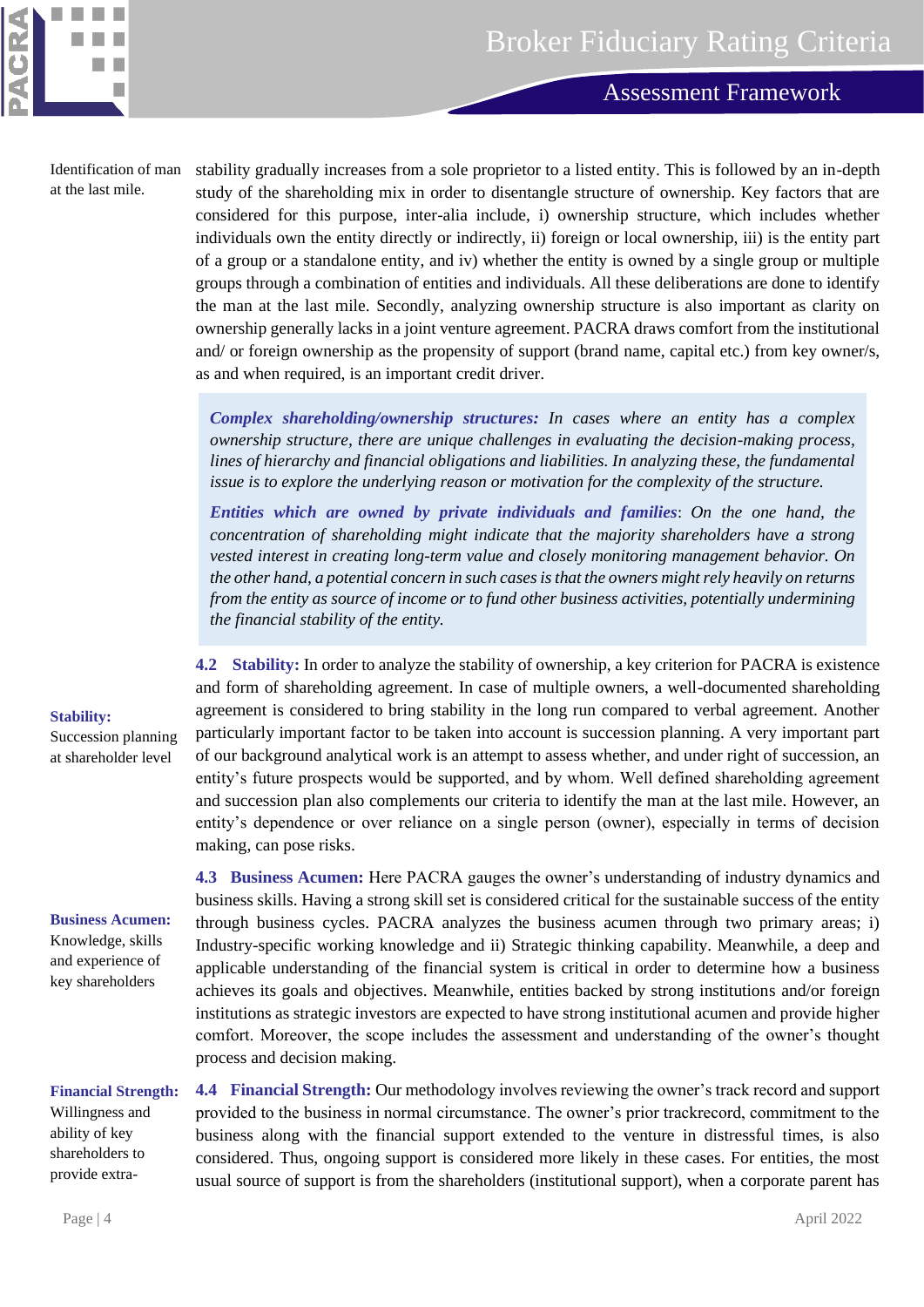

**Methodology – Asset Manager Rating**

ordinary financial support

a financial sector subsidiary. However, for large financial institutions, external support from government / regulatory becomes more important. Here, PACRA gives due importance to, i) the behavior of the major shareholders to provide timely and comprehensive support in times of need in the past, ii) prospective view of key shareholders, incase such need arises, iii) other businesses of shareholders, and iv) the level of commitment of the major shareholder. In case of no explicit commitment, PACRA attempts to form a view on availability of likely support. The scope for other businesses of owners includes overall profiling of the key owner in the context of identifying financial resources they have, outside the entity.

### **5. Governance**

**5.1 Board Structure**: This comprises assessment of board on various criteria including overall size, presence of independent members, association of board members with the entity, overall skill mix and board level committees. Size of the board may vary as per the scope and complexity of the business operations of the entity. Too small a board (2-3 members) is not considered good, similarly reaching a decision in an effective and efficient manner may not be possible in case of a larger (9 or more members) board. A healthy composition of board includes the presence of independent / nonexecutive members having limited relationship with the key owners of the entity. Meanwhile, same individual holding chairman and CEO positions is considered weak governance practice. The chairman is expected to have a non-executive role and, ideally, should be independent. The board's compliance to the code of Corporate Governance is also examined. Lastly, PACRA evaluates number of board committees, their structure, TORs, and how these committees are providing support to the board. The board with higher total number of members should have higher number of committees in place to achieve efficiency in performing role of the board. Meanwhile, all committees chaired by independent director is considered superior by PACRA. A well-structured board should be supported by three committees at least i.e. Audit committee, Human Resource & Remuneration Committee and Risk Management Committee as defined in the code of Corporate Governance and in line with best practices.

**Members Profile:**

<span id="page-4-0"></span>**Board Structure:** Composition of board in terms of size, independence and committees

Relevance and diversity of board members' skills and experience

### **Board**

**Effectiveness:** Extent to which board properly discharges its responsibilities

**5.2 Members' Profile**: PACRA collects information regarding profile and experience of each board member. This helps in forming an opinion about the quality and skill set of overall board. Moreover, diversification in terms of knowledge background and experience is considered positive. However, a fair number of board members should have related experience. Here, director's trainings conducted by the entity are considered good. This is expected to equip the board members in fulfilling their role in an effective manner.

**5.3 Board Effectiveness**: PACRA considers that the role of the board is to work with the management in steering the entity to its performance objectives and to provide critical and impartial oversight of management performance. Board members' attendance and participation in meetings is considered a measure to assess the effectiveness. Moreover, PACRA analyses the type and extent of information shared with the board members, and quality of discussions taking place at board and committee level. Effective oversight requires frequent sharing and detailed information than required by statue. Meanwhile, PACRA also reviews the number of board meetings held during the year with reference to the complexity of entity's operations and compliance to the minimum threshold of corporate governance code applicable to the entity. Number of board meetings should be justified with the number of issues/matters arising. Board members' attendance and participation in meetings is important and is gauged by viewing board meeting minutes.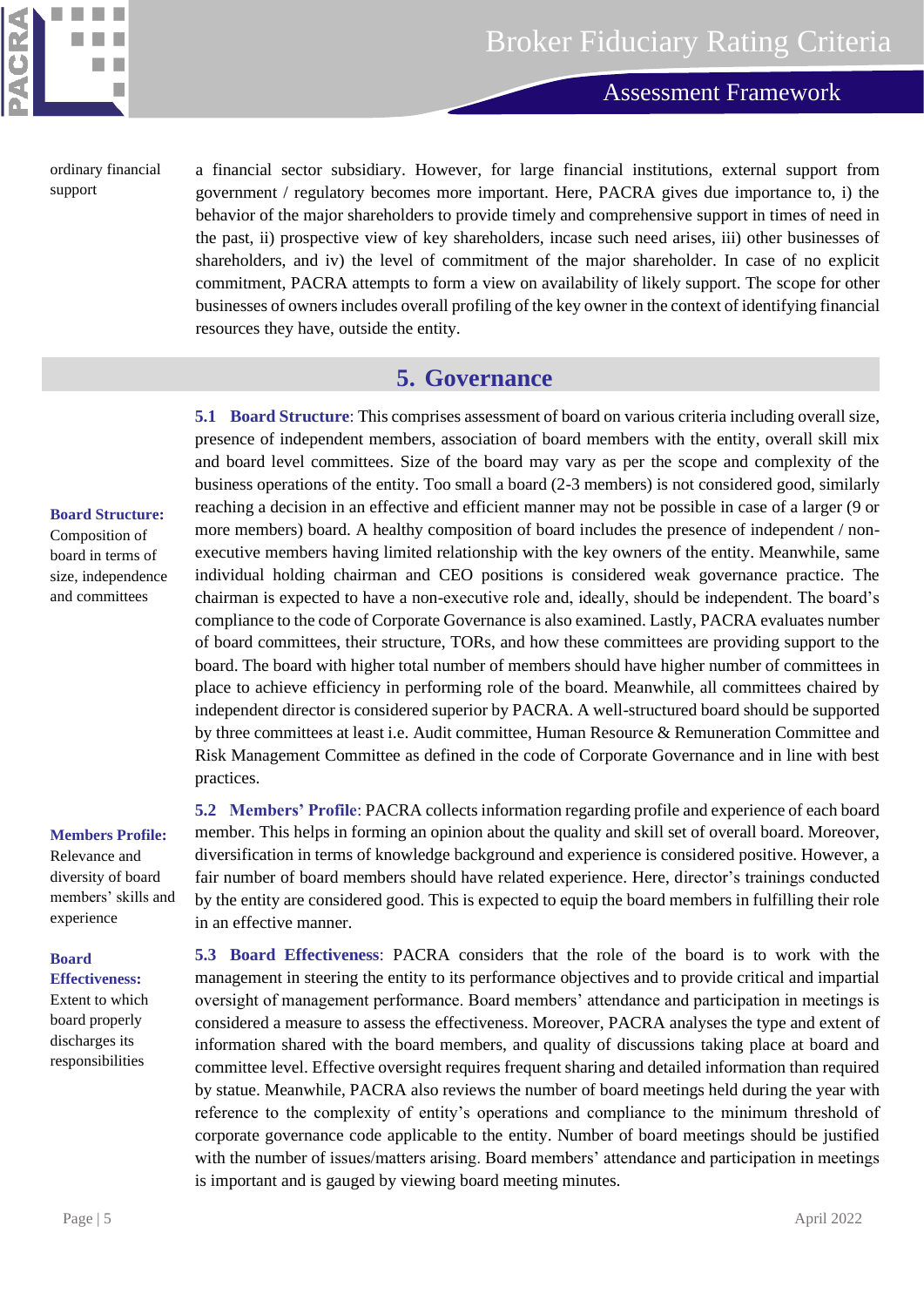

**Methodology – Asset Manager Rating**

#### **Transparency:**

Quality and extent of financial and nonfinancial information disclosure to stake holders

**5.4 Transparency:** Quality of governance framework is also assessed by the procedures designed by the board to ensure transparent disclosures of information. The board may establish controls to ensure transparency through strengthening the role of audit committee, the quality of internal audit function, and quality of external audit. Adherence to the standard accounting practices and transparency in disclosures are critical attributes and the extent of the same are assessed while taking a view on the accounting quality of the broker. Specifically, PACRA considered audit function outsourced to big four audit firms superior compared to establishing an in-house function. PACRA applies same criteria when assessing the quality of external auditor, here QCR rated firms which are included in the State Bank of Pakistan's panel of auditors and/or have a satisfactory QCR rating, especially big four audit firms provide more comfort.

*Accounting Quality: PACRA reviews the quality of an entity's accounting policies as reflected in its notes to accounts, auditors' comments and other disclosures which are part of its financial statements. Adherence to accounting standards is assessed, particularly for unlisted concerns.*

*Quality of disclosures*: *A well-established information system is required for adequate disclosures. The characteristics of quality information includes timeliness, disclosures beyond the minimum regulatory requirements to improve transparency and consistency of such disclosures*

### **6. Management & Client Services**

<span id="page-5-0"></span>**Organizational Structure:** Alignment of organogram with size and business requirements

#### **Management**

**Team:** Relevance and diversity of skills, knowledge and experience of top management

**6.1 Organizational Structure**: PACRA's analysis of the organizational structure focuses on how the entity is organized keeping in view the scope of operations, segregation of various functions, client services, compliance with regulations, confidentiality and conflict of interest within departments as well as with the clients.

**6.2 Management Team**: Good quality management implies that the broker has effective systems and controls and a well-defined strategy to achieve the desired level of excellence. However, a radical departure in strategy, a shake-up in management, or an untested team can each herald sudden changes that increases the uncertainty about a broker. PACRA assesses the management quality in terms of the experience profile of key individuals, their tenure with the entity, dependence of the management team on one or more persons, coherence of the team and management's past track record. PACRA also analyses the broker's ability to attract and retain talent and frequency and quality of the training imparted to the employees. Membership of local and foreign associations provides comfort and contributes towards the enhancement of management quality

*Key-man Risk: Key-man risk occurs when an entity is heavily reliant on an individual, or a limited number of individuals (one or two), who are accepted as the key holder(s) of important intellectual capital, knowledge or relationships. While this type of risk is more common in small to medium-sized entities, it can also exist in larger entities and is relatively challenging to benchmark and, hence, mitigate. PACRA attempts to identify the extent to which an entity is dependent on the expertise of such individual(s) and to ensure policies exist for succession/redundancy to limit the adverse impact of such a person unexpectedly leaving the entity.*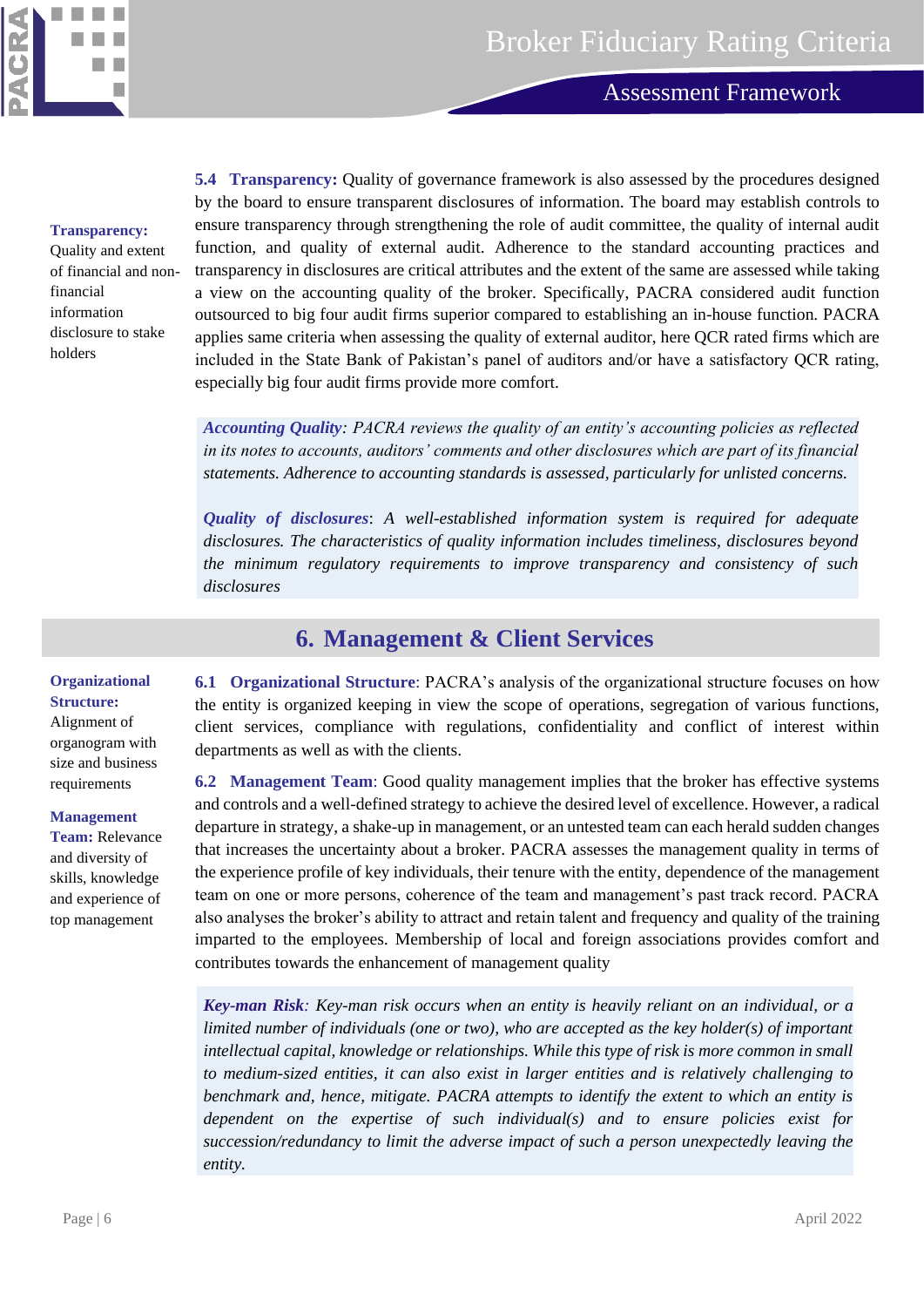

**Methodology – Asset Manager Rating**

#### **Client Servicing:**

Quality of client reporting, trading facilities, and value added services, if any

#### **Complaint Management:**

Complaint platforms, management guidelines and resolution

#### **Extent of**

**Automation:** Robustness of IT, MIS and level of integration

#### **Continuity of**

**Operations:** Data recovery and disaster management planning

#### <span id="page-6-0"></span>**Risk Management**

**Framework: Quality** of policies and systems surrounding credit, liquidity and market risk management

**6.3 Client Servicing**: The standard practices followed by the broker in servicing clients are evaluated. This helps assess the adequacy of these practices and the quality of services provided to the clients. Nature of value-added services provided (such as research/news updates and investor education programs, app, sms service etc.), dissemination of trading policies and procedures to clients, order recording and trade confirmation process, periodic reporting to clients and segregation of client money and assets from broker as well as from other clients are among the key parameters that PACRA evaluates.

**6.4 Complaint Management**: Nature and number of complaints received is an important indicator to measure the quality of services provided and resultant client satisfaction. PACRA also analyses the complaint management system in place and number of complaints received and pending against the broker. Response time, timeline of resolution of complaints and integration of complaints management system with internal control system is critical to PACRA's assessment.

**6.5 Extent of Automation / Integration**: For the broker to be able to service clients effectively and efficiently, the systems' backbone needs to be robust. The systems deployed need to be capable of capturing, processing and reporting all transactions of clients with a zero or near-zero error rate. PACRA's evaluation of the infrastructure framework consists of an assessment of the infrastructure deployed, the extent of automation and integration, type and number of errors encountered, access policies to the computer systems and data, and the quality of reports generated by the MIS.

**6.6 Continuity of Operations**: PACRA also analyses the adequacy of infrastructure in place along with strong connectivity with the exchange. The communication network and available channels, frequency of connection failure and time taken to restore the connection, database maintenance are also looked at. Similarly, disaster recovery and business continuity plan and system to provide strong back up are considered. While broker's existing IT systems may be adequate for current scale of business, PACRA also evaluates the broker's focus on continuous improvement and ability to scale up its IT systems in line with the business growth. Rapid growth may introduce other challenges, such as operational strains and back-office staff or system strain. This is carefully analyzed to form an opinion.

## **7. Internal Controls & Regulatory Compliance**

**7.1 Risk Management Framework**: PACRA assesses the robustness of the overall risk management framework to determine how various risks are identified, monitored and mitigated across the brokerage firm. PACRA's assessment of risk controls considers the breadth and sophistication of risk management framework relative to the risk profile of the entity and types of MIS reports generated. The efficacy of the framework is accessed by reviewing the risk management committee's involvement in reviewing risk appetite, policies and controls put in place. The efficiency of controls and effectiveness of the internal audit function within a brokerage firm is instrumental in mitigating risks arising from operational failures. The risk analysis includes assessment of overall risk control framework, integration with the front-office, risk monitoring and measurement, compliance and whether the entity's incentive structure discourages excess risktaking and promotes an alignment of interests with clients' objectives. From the rating perspective, it is of prime importance for a brokerage firm to maintain a separate risk management team,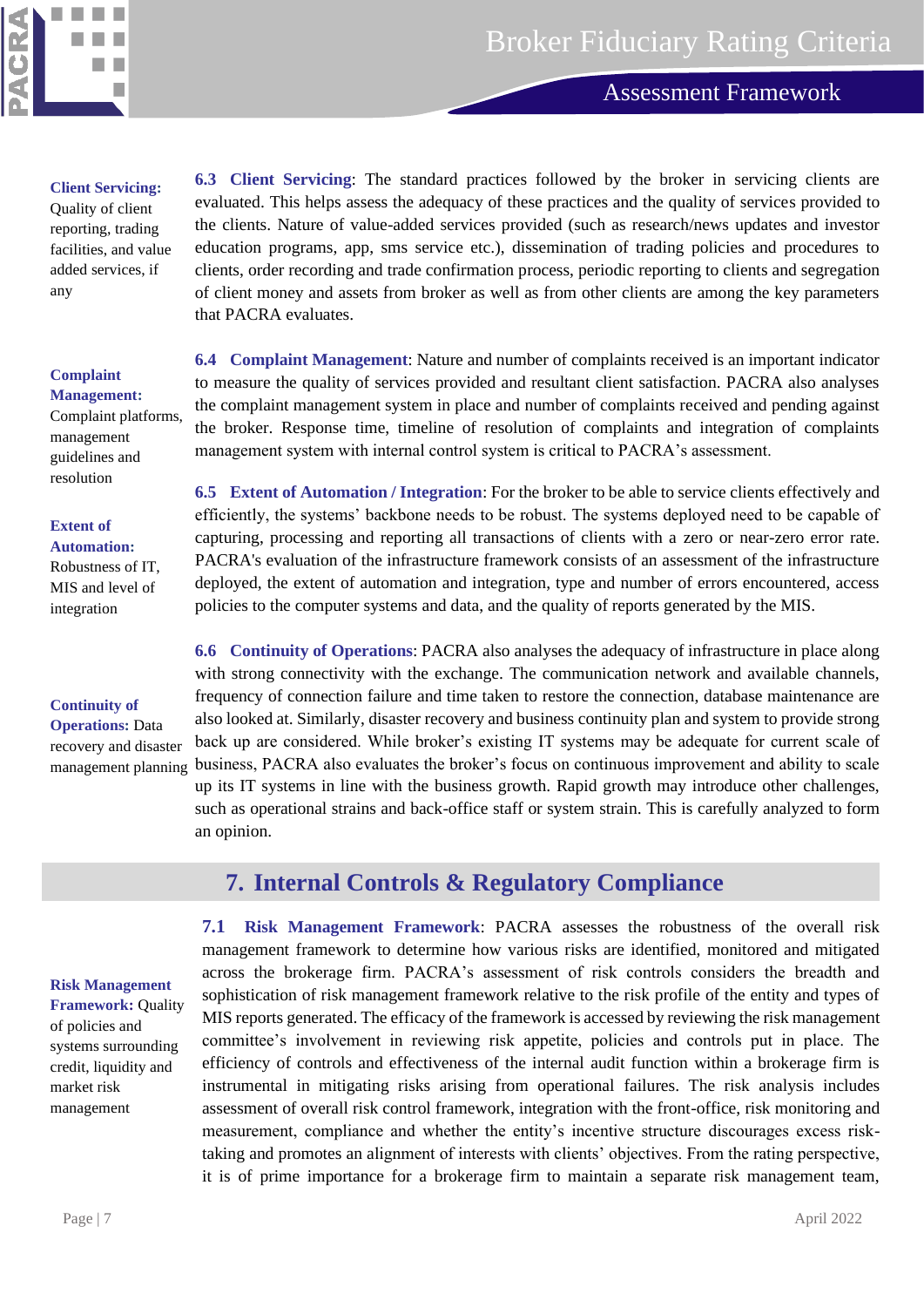

independent of the business acquisition. Meanwhile, standardized, system driven, policy-based risk management procedures are considered precursor of strong risk management function. PACRA evaluates the adequacy of broker's risk management function on the following parameters such as credit, market, liquidity and operational risks.

**7.1.1 Credit Risk Management**: Credit risk emanates from the inability of clients to pay for the securities purchased on their behalf. PACRA analyses the mechanism put in place by the broker to minimize credit risk. This includes procedures related to client acceptance and assessment of credit worthiness of clients, know your customer / client due diligence policy, assignment and adherence to trading limits, margin policies including mechanism of margin calls, reports generated and frequency thereof to monitor clients' exposures.

**7.1.2 Market Risk Management**: Market risk arises primarily from adverse movements in investment values. In certain investments, the interplay of credit risk and market risk aggravates the overall quantum of risk exposure. Management's policy as to the proprietary book plays a vital role in the overall assessment of the broker's market riskappetite and its ability to manage conflict of interest. Therefore, it is important to assess the measures used to mitigate market risks. Moreover, PACRA assesses mechanism of margin trading system. The margin management system should be able to calculate margin calls, handle margin disputes, and provide daily reporting on initial and variation margin.

**7.1.3 Liquidity Risk Management**: Liquidity risk occurs due to insufficient funds to meet obligations when they fall due. PACRA analyses liquid investments against the entity's funding base and the broker's ability to raise timely and cost-effective funds from external sources. Funding and liquidity are relevant because inadequacies in these two areas often lead to broker failures as a result of asset/liability mismatches or asset illiquidity. Brokers with a well-defined policy approved by the board and considers maintaining of adequate liquidity with identified risk mitigation and limits are considered superior. Herein, PACRA also reviews broker's approach towards brokers funding their proprietary book. Proprietary investments through raising short term funding is consider risky regardless of the positive spread over funding cost.

**7.1.4 Operational Risk Management**: Operational risk is the risk of loss resulting from inadequate or failed internal processes, systems issues and outages. This could potentially lead to a loss of franchise value, unauthorized trading, misappropriation of the clients' money, breach of clients' confidentiality, fraud in trading or in back office functions and easily accessed computer systems. An analysis of the entity's policies and procedures and update frequency helps to determine the viability of the operational control environment against unanticipated errors and failures

**Regulatory Compliance:** 

Strength of internal control policies and procedures incl. internal audit, system audit and CDC audit

**7.2 Regulatory Compliance**: Regulatory compliance is crucial in the brokerage industry due to the stringent implementation of rules by the regulators and the possibility of suspension of operations if rules are breached. PACRA assesses the internal control measures adopted to ensure legal and regulatory compliance. An objective assessment of the attitude of management towards legal compliance, systems set in place to ensure compliance and independence of the compliance function provide assurance that the broker's service continuity will not be affected due to potential regulatory breaches. Compliance levels are examined in detail, especially with regards to the internal audit, system audit and CDC audit. Correspondence with the SECP, PSX, CDC and NCCPL is evaluated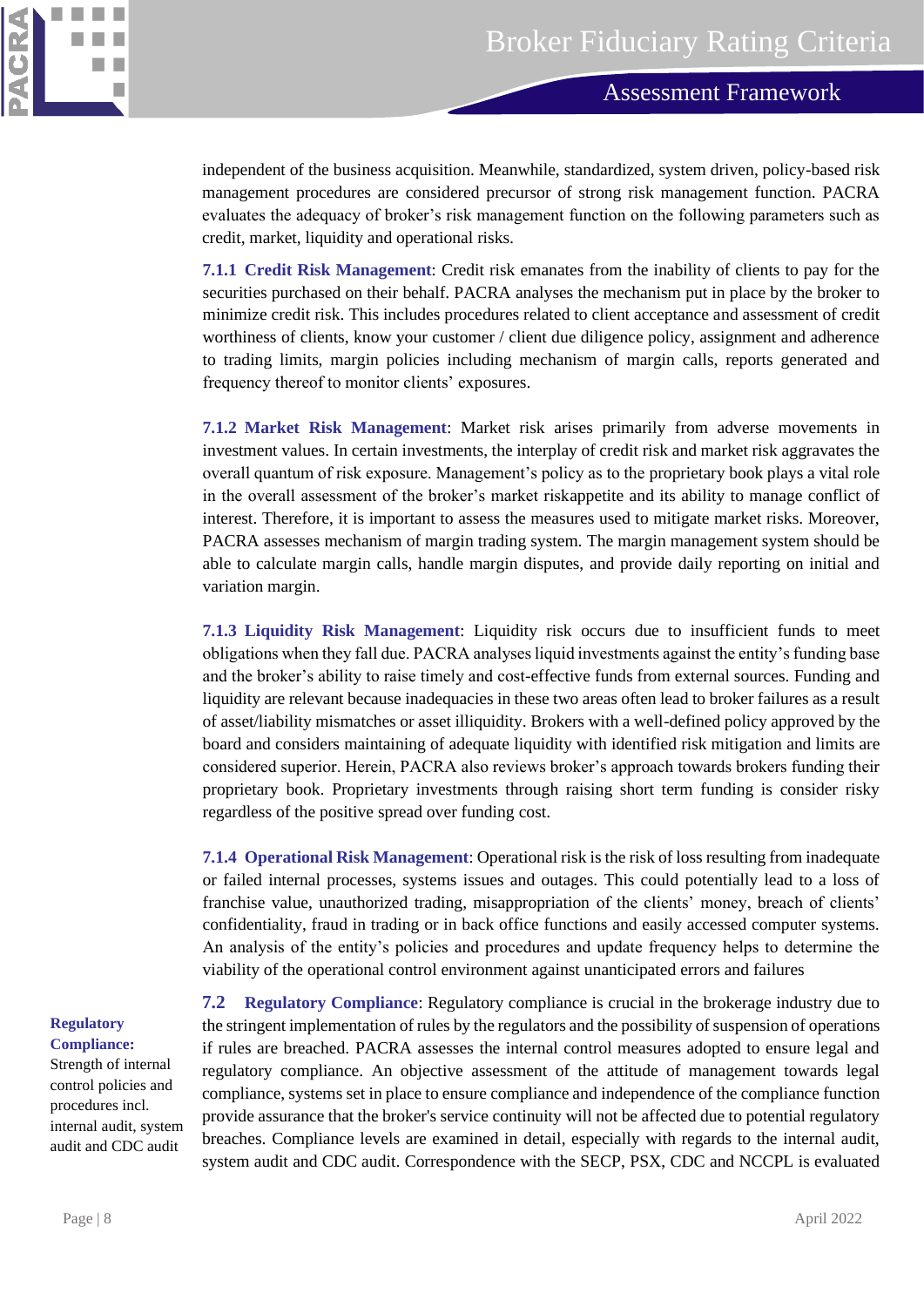

**Methodology – Asset Manager Rating**

along with any regulatory matters outstanding or actions taken by the regulators. Any litigation pending against the broker is also considered.

### **8. Business Sustainability**

#### <span id="page-8-0"></span>**Operating Environment:**

Extent to which industry dynamics, regulatory regime and unforeseen events can impact a broker's business

**8.1 Operating Environment**: Business risk is the possibility that a broker will have lower than anticipated profits or experience a loss. It impairs the broker's ability to provide its investors and stakeholders with adequate returns and could hamper its operations. The broker's business strengths and financial soundness are assessed to ascertain the sustainability of its operations.

**8.1.1 Industry Risk**: While analyzing brokerage industry, PACRA evaluates GDP growth, performance of important sectors in the economy, capital markets performance, trading volumes, and regulatory environment. An important part of industry analysis is positioning of industry and impact assessment of economic risk factors on the brokerage industry

**8.1.2 Susceptibility to Event Risk**: Susceptibility to sudden, extreme events that could severely impact the brokerage industry is an important indicator due to its volatile nature. Event risks could be triggered due to geopolitical, economic, social, and or financial sector risks and impact capital markets. We believe that such events could have significant negative implications for business risk of brokerage industry if markets under perform for a relatively long period.

**8.1.3 Regulatory Regime**: Regulator's role in the form of new regulations, market development, and support provided through various actions can have a significant impact on the brokerage industry. The impact can be viewed as positive or negative for the sector depending on how entity has positioned itself via robustness of its operations and controls. Herein cost of compliance for the industry is an important aspect as it can affect industry structure and level of competitiveness through consolidation. At the same time, development of capital markets could broaden the scope and prospects of new products and investors through innovation, an important criterion for future performance.

**8.1.4 Relative Position**: Relative position reflects the standing of the entity in the brokerage industry. The stronger this standing is, the greater is the entity's ability to sustain pressure on its business volumes and profit margins. This standing takes support from two major factors: i) market share and brand equity, and ii) growth trend.

**8.2 Performance**: PACRA also analyses the revenue quality. PACRA sees concentration at both product and customer levels. Brokerage business derives strength from diversity of revenue streams and diversity in client base. Brokers that are not dependent on a few major clients, and therefore have low concentration risk, are better placed. The structure of brokerage fee is also evaluated. The mix of value versus scrip revenue, institutional, HNWs and individual client mix, the interplay of foreign vs. local clients is reviewed. The longevity and retention of clients and average brokerage fee and its relativeness in the industry is also analyzed to determine operational profitability. The alternative revenue streams from underwriting and advisory services are analyzed to form a view on how significant these are and whether they represent a sustainable revenue stream. The overall profitability and its sustainability is important as it determines the broker's ability to sustain its operations and act as a first line of defense against other sources of risk or loss.

#### **Performance:**

Volume, stability and diversification in revenue base, control over costs, profitability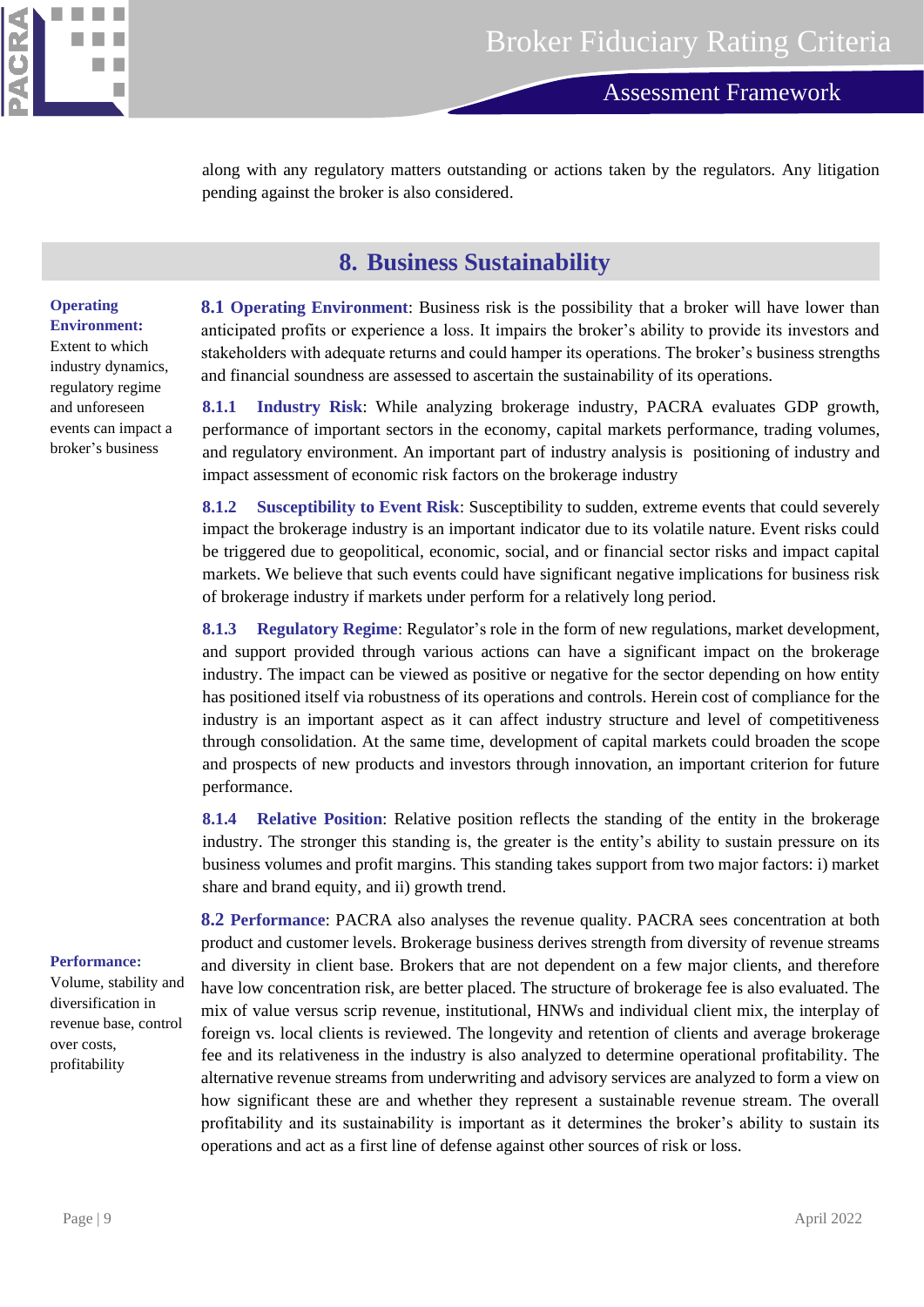

**8.2.1** PACRA considers three types of revenues as core: brokerage fee, commission and advisory fee. The first type of revenue is most prevalent; the second is relevant for firms, which are engaged in underwriting etc. The third is yet to make sizable presence in the domestic market but few brokerage firms have established themselves well in this arena. It is pertinent to analyze each of these revenue streams to form a view on their significance and sustainability

**8.2.2** The performance of the proprietary book and the broker's reliance on capital gains is analyzed. Brokers that are highly reliant on proprietary trading profits are considered volatile as operational profitability through core activities (brokerage fee, underwriting, and advisory) is considered superior by PACRA.

**8.2.3** A positive adjustment could be made to a broker's earnings and profitability score where earnings have proved to be stable through a cycle or where recent performance suggests a sustainable improvement compared to the broker's historical average. Conversely, high earnings volatility or a recent structural weakening of performance could lead to a negative adjustment.

#### **Strategy:**

Management's longterm plans and projections, and their viability

#### <span id="page-9-0"></span>**Credit Risk:**

Inability of clients to settle trades

#### **Market Risk:**

Controls in place to manage adverse movement in security prices

#### **Liquidity Risk:**

Ability to service short-term obligations

**8.3 Strategy**: PACRA evaluates the strategy of the management and the viability of its plans for future growth. Earnings prospects are monitored, based on budgets and forecasts prepared by the management. The underlying assumptions are reviewed along with the management's track record in providing reliable budgets and forecasts.

### **9. Financial Sustainability**

**9.1 Credit Risk**: Credit risk emanates from the inability of clients to pay for the securities purchased on their behalf. Here PACRA analyses the quantitative aspect of credit risk. Trade receivables, quantum of provisions and write offs of bad debts are also analyzed. The overall exposure limits, both at client and script levels, for client and proprietary book are analyzed against the firm's capital. Herein, PACRA reviews Net Capital Balance Report and Financial statements of the entity to ascertain its criteria.

**9.2 Market Risk**: Here PACRA reviews investment book against the risk associated with each asset class. Brokers that do not hold securities on their balance sheets generally have only limited exposure to market risk. However, their revenue is heavily exposed to the volume of transactions in the market. Broker's that maintain their own proprietary investment book may comprise investments in fixed income securities, government papers, and direct exposure to equity markets. PACRA evaluates market risk with particular emphasis on trading book, mainly equities, of the broker. Higher exposure in government securities adds stability due to lower credit risk but at the same time exposes the broker to higher interest rate risk. Here duration is a key parameter. While potential loss lying on the balance sheet that is yet to materialize stands as a risk of drag on performance of the broker, any available unrealized gain on investments held for sale is considered as a cushion to unforeseen losses that may arise due to price movements.

**9.3 Liquidity Risk**: Liquidity risk occurs due to insufficient funds to meet obligations when they fall due. PACRA analyses liquidity profile of the broker. Here, compliance with regulatory liquidity and reserve requirements are considered as minimum baseline. Furthermore, PACRA analyses short-term vs long-term mix; the maturity profile of liabilities is seen in conjunction with related asset base to analyze liquidity profile. PACRA believes higher asset turnover as compared to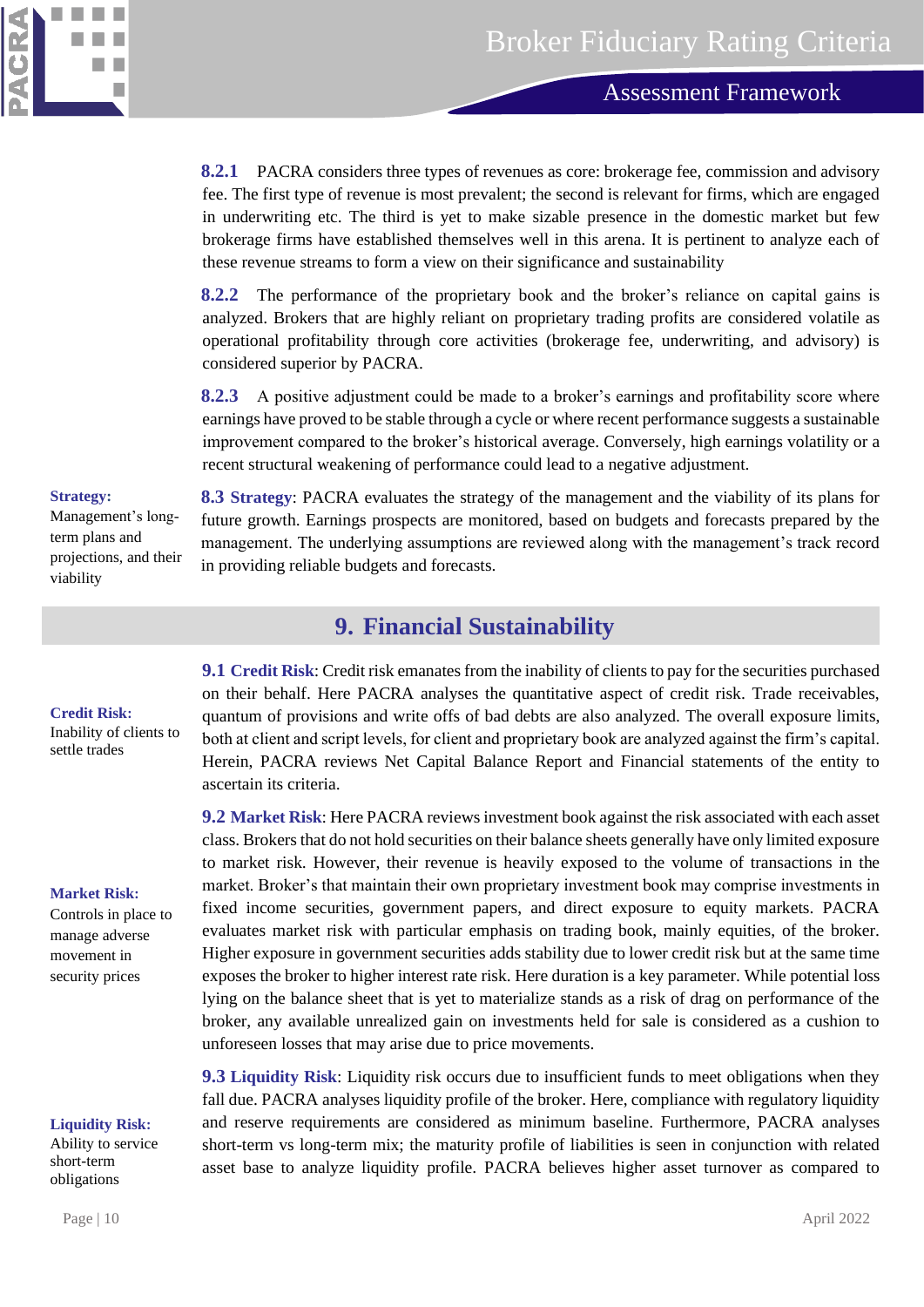

**Methodology – Asset Manager Rating**

liabilities is good for liquidity management. The broker's compliance to regulatory reserve requirements is a minimum. PACRA also contrasts Adjusted Liquid Capital Balance to Liquid Capital Balance to determine liquidity position of the broker. Furthermore, in case of proprietary investment book, the quantum of investments and their nature is analyzed. This also includes the broker's ability to raise timely and cost-effective funds from external sources including unutilized banking lines. Funding and liquidity are relevant because inadequacies in these two areas often lead to broker failures as a result of asset/liability mismatches or asset illiquidity.

**9.4 Capitalization**: Given defined regulatory requirements, the broker's ability to maintain the related capital requirements and sustaining this level is critical. PACRA evaluates broker's capitalization as a cushion to absorb unreserved losses. These include impact of foreseeable future business losses, if any, and expected level of provisioning on bad debts and nonperforming investments. Strong capital levels provide necessary cushion in terms of absorbing any delay in collections from clients and losses during unfavorable market conditions. A small (in absolute terms) capital base can leave an institution more vulnerable to unforeseen events, especially where there are risk concentrations. This may result in a downward adjustment of a broker's capitalization and leverage score. A large (in absolute terms) capital base along with strong capitalization ratios could be positive for the assessment. Leverage and capital adequacy measures are relevant because they determine a broker's ability to handle higher trading volumes (depending on category of license) and absorb unexpected losses. Meanwhile, Net Capital Balance (NCB) reflects the overall capitalization of the entity and would normally coincide with its size and trading activities. PACRA also evaluates capital formation rate of a broker from internal sources. Meanwhile, dividend payout policy is considered important as it may have a significant bearing on potential capital formation rate.

#### **Capitalization:**

Equity cushion to absorb losses and remain compliant with regulatory requirements